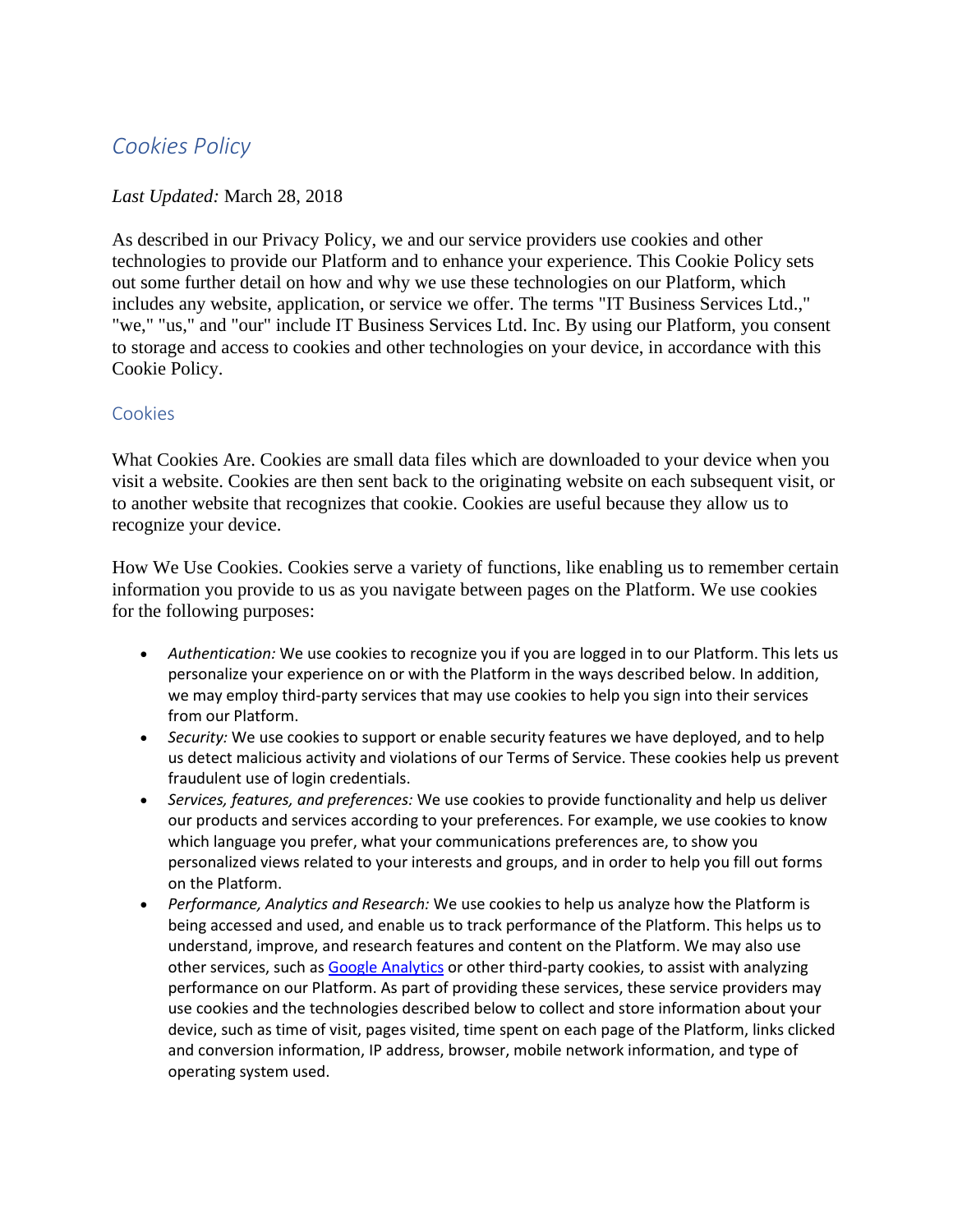- *IT Business Services Ltd. ads:* We partner with third party publishers, advertising networks and service providers to manage our ads on other sites. Our third party partners may set cookies on your device or use the technologies described below to gather information about your activities on the Platform and other sites and online services you use, in order to provide you with IT Business Services Ltd. ads that match member profiles or interests. For example, if you visit our Platform and also use a social media platform, you may see a IT Business Services Ltd. ad on those social media platforms.
- *Third party advertisers:* We may work with advertisers, and advertising service providers to serve ads that may be relevant to you based on your inferred interests, location or other information collected about you, which may use a cookie or the technologies described below, placed by IT Business Services Ltd. or the third party (although we would not share any other information that identifies you with an advertiser) on our Platform, or on a third party website or online service. The placing of these technologies on your device may enable you to be identified across multiple websites and online services.

Duration of Cookies. Some cookies, known as "session cookies", will stay on your device only for as long as you are accessing our Platform. Others, known as "persistent cookies", are stored on your device for longer periods.

## Other Technologies

Use of Other Technologies. We may allow others to provide analytics services and serve advertisements on our behalf. In addition to the uses of cookies described above, these entities may use other methods, such as the technologies described below, to collect information about your use of the Platform and other websites and online services.

Pixels tags. Pixel tags (which are also called clear GIFs, web beacons, or pixels), are small pieces of code that can be embedded on websites and emails. Pixels tags may be used to learn how you interact with our site pages and emails, and this information helps us and our partners provide you with a more tailored experience.

Device Identifiers. A device identifier is a unique label can be used to identify a mobile device. Device identifiers may be used to track, analyze and improve the performance of the Platform and ads delivered.

Local storage. Local storage is an industry-standard technology that enables the storage and retrieval of data on a computer, mobile phone or other device. Local storage may be used to store member preferences on devices.

#### Opting Out

Cookies. Most devices and web browsers are set to accept cookies by default. If you prefer, you may be able to remove or reject cookies. You can learn more about how to block cookies by visiting [allaboutcookies.org.](http://allaboutcookies.org/) Please note that if you choose to remove or reject cookies, this could affect the availability and functionality of our Platform.